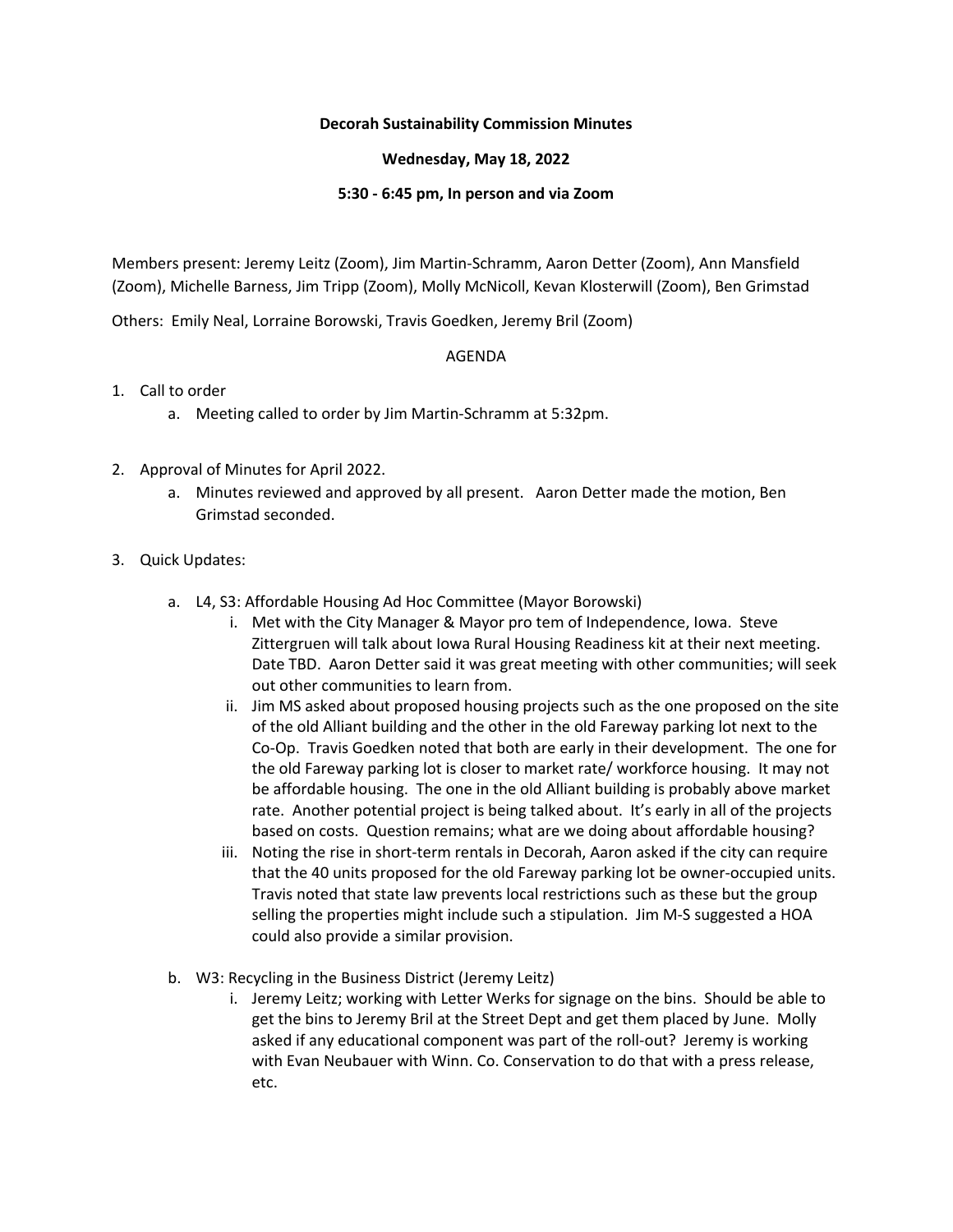- c. W4: City composting and recent visit by Jennifer Trent, Director of the Iowa Composting Council. (Jeremy Bril)
	- i. Jeremy Bril met with Jennifer Trent on Friday May  $13<sup>th</sup>$  with Jim MS, Jim Tripp, Chris Frantsvog from Luther, Ross Hadley, and Evan Neubauer from Winn. Co. Conservation We can start collecting pre-consumer food waste now. Can accept 2,000 lbs. of food/week before needing a permit from the state. Focus on grocery stores and large food-serving institutions/restaurants. Jeremy feels there's real potential to get a pilot up and operating. Very exciting to think we can divert considerable food waste from the landfill.
- d. E8: EV charger installation (Jeremy Bril)
	- i. Waiting for electrician for physical placement of chargers; everything else is complete. Hopefully will see the chargers installed soon. City Council approved the charging rates and overnight parking arrangements at their meeting on Monday night (5.16.22)
- 4. Discussion Items:
	- a. Resilient Iowa Communities Best Practices Assessment (Jim M-S)
		- i. We are close to being able to send the document back to CEEE. Ann Mansfield consulted with the NE Iowa Food Council for input on the local food items. Peter Kraus, submitted feedback. Jim has asked him for specific feedback on action steps.
		- ii. Are there best practices that we need to review and consider including in the updated Decorah Sustainability Plan?
	- b. City Council Sustainability Plan revision and prioritization (Jim M-S)
		- i. Subcommittee reviews
			- 1. Transportation Aaron Detter working with Steve Zittergruen to update this section. Will include Jeremy Bril and other key city staff in this update.
			- 2. Waste Only 4 action items; composting and downtown recycling are in progress. Add to composting action from Jeremy Leitz – the composting bin project was very successful with over 200 bins sold. Group met to discuss #4 to study route and customer data (3 businesses currently collecting garbage); idea for Luther's ENVS 250 class to work on this but uncertain if they can get the data. Another related question - Should the city be considering an RFP for sanitation services? This is something to consider after we have gotten and analyzed the data.
			- 3. Economic Development 9 items.
				- a. Quarterly stakeholder meetings city leading and ongoing
				- b. Ice Cave Road closed, used as recreational trail. Who needs to be in this conversation? What's the role of DSC with this? County has vacated their half; city now owns all of Ice Cave Road end to end. Involved; Park & Rec, DSC. Michelle Barness - Need to have a plan so we can be opportunistic for future grant opportunities.
				- c. Business Incubator Ben G. will reach out to Luther College since they are also interested in a business incubator. Kevan K. asked whether it would be possible to include such an incubator on the ground floor of the new 40-unit housing complex planned for the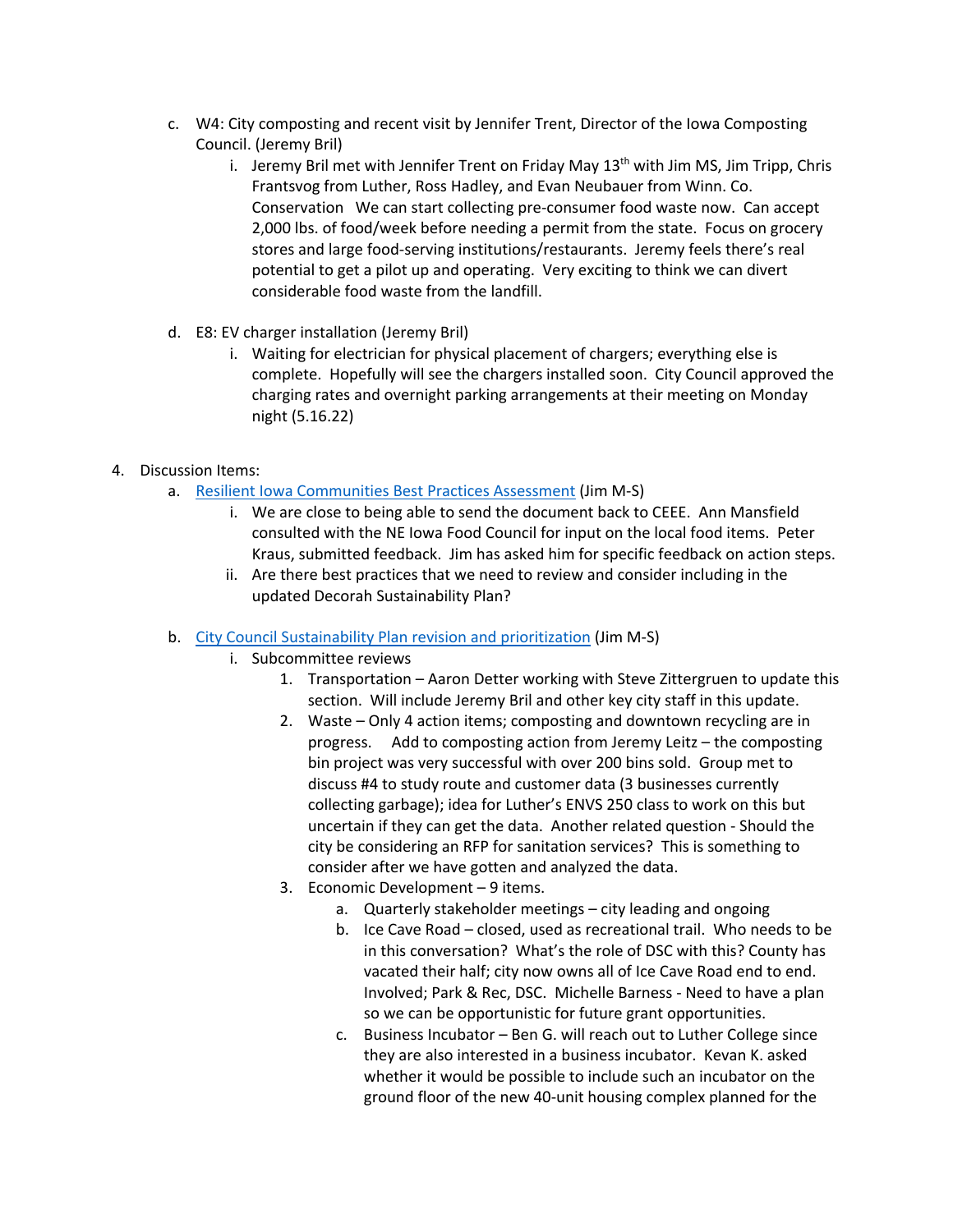old Fareway parking lot. Travis explained ed related zoning matters regarding parking and street level businesses.

- d. Land Use plan Lots of land issues in our community this is too big for the Ec. Dev. Subcommittee; Jim M-S suggested this be conducted by a multi-stakeholder group as part of a revision to Decorah's current comprehensive plan.
- 4. Postponed other subcommittee reports until June DSC meeting.
- ii. Process (timeline, review, and location) of "administrative policy to address ongoing efforts" for 13 action items
	- 1. Jim M-S asked: How will the drafting of these policies happen? Travis said he would work with Sustainability Commission members for the creation of the policies. Admin policies are kept at City Hall; they are essentially standard operating procedures. Intent is that these policies are ongoing. Jim M-S suggested it would be ideal to make sure these are accessible as possible to the community, for example, by making it possible to read them online. Jim M-S will create a new tab in Sustainability Plan Action Items document to store all of the administrative policies related to the Sustainability Plan once they have been reviewed by the Sustainability Commission.
- iii. Process to record completed items
	- 1. Jim M-S will create a new tab in Sustainability Plan Action Items document to record completed action items.
- iv. Process to revise the Sustainability Plan
	- 1. Is it our (DSC) prerogative to revise it? Jim M-S suggested that subcommittees proposed revisions or new items for review by the whole commission. Proposed revisions, additions, or deletions that receive majority support will be forwarded to the City Council for approval. Travis encouraged the subcommittees to consult city staff as they develop these recommendations.
- c. Discussion of DSC communication and coordination (Aaron Detter)
	- i. Aaron asked: What is the role of the DSC as it relates to things happening in our community (e.g., decisions made by other commissions and/or the city council). Also, how does the DSC engage with the other commissions?
	- ii. Jim M-S noted the stated purpose of the DSC:
		- *1. The purpose of the Sustainability Commission shall be to advise the City Council and recommend action on policies and practices that relate to the sustainable use and management of our collective resources, including both human and environmental, as well as our economic resources. The Sustainability Commission will help to ensure that such resources will be sustained and continue to provide for a high quality of life for present and future generations of Decorah doing so by following the processes outlined in the Decorah Sustainability Plan and updating the plan accordingly every 5 years.*